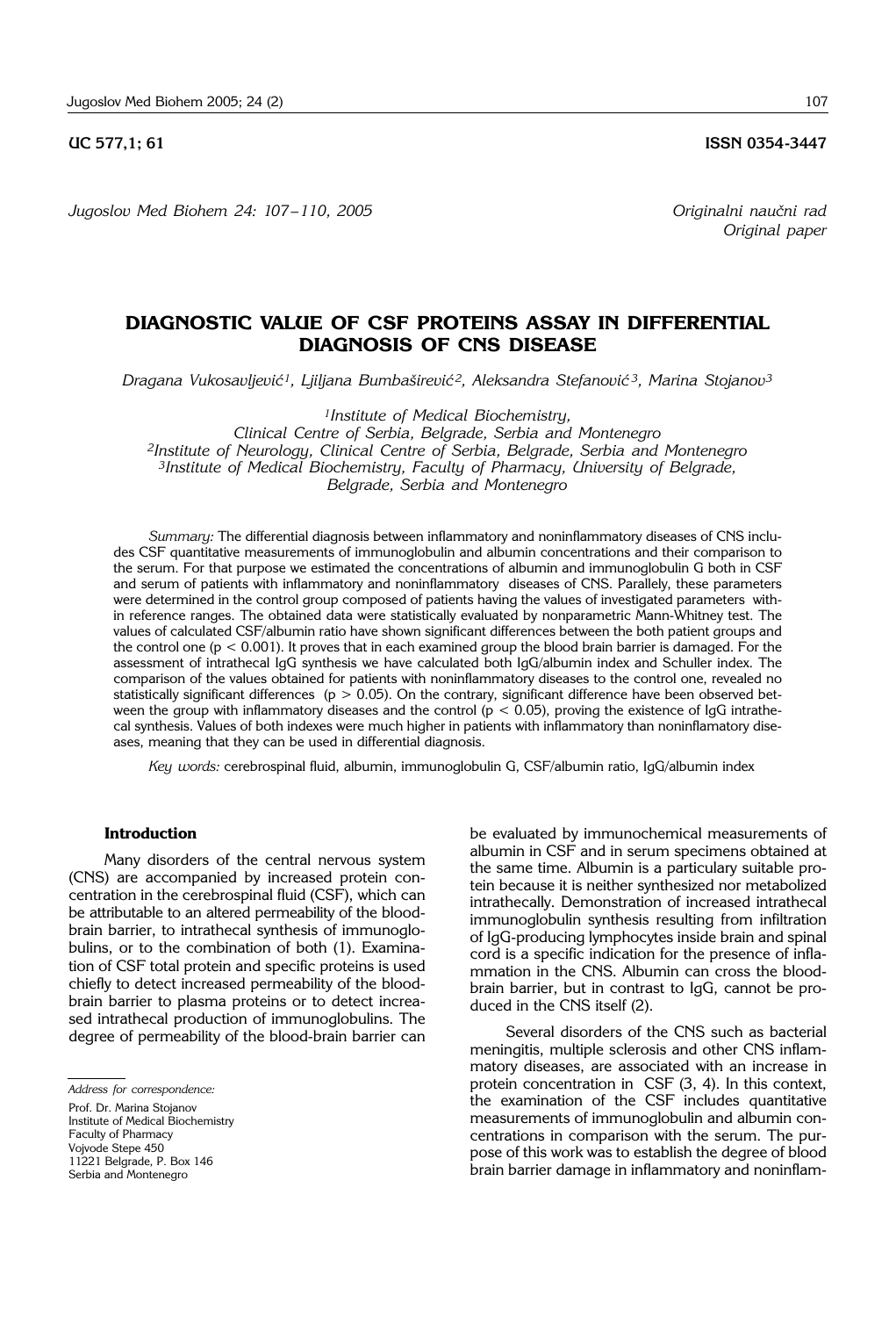matory diseases, intrathecal synthesis of IgG and to use the data in differential diagnosis between the two types of CNS diseases.

#### **Materials and Methods**

The investigations were performed on patients with inflammatory and noninflammatory disease of CNS. Patients with inflammatory disease  $(n = 20)$ had clinically confirmed diagnosis of tuberculosis meningitis. In the group with noninflamatory disease  $(n = 20)$  were patients with diagnosis of poliradiculoneuritis, vascular disorders and brain carcinoma, while tuberculoses meningitis was excluded. Patients who had normal concentrations of total proteins, albumin and globulins in both serum and CSF were used as the control.

CSF and blood were obtained by lumbar puncture (L5-L6) and venipuncture, respectively. Blood samples were drawn without anticoagulant and centrifuged (3000 g for 10 min at 4  $^{\circ}$ C), and serum was harvested. All samples were stored at –20 °C before being processed. Albumin and IgG were measured in serum and unconcentrated CSF by immunoturbidimetry using Turbitimer (Dade-Behring) with calibrators and internal controls provided by Dade-Behring and according to manufacturer's recommendations.

As a mirror of blood-CSF barrier status, the CSF/serum albumin ratio was calculated; its threshold of positivity varied between 6  $\times$  10<sup>-3</sup> and 8  $\times$  $10^{-3}$  with the age of patients. To detect intrathecal synthesis of IgG (ISI), we calculated the IgG/albumin index (5) and the Schuller index (6). The IgG/albumin index was calculated by the following formula:

IgG/Albumin index =  $(IgG_{CSF}/IgG_{\text{serum}})$  / (albumin<sub>CSF</sub>/albumin<sub>serum</sub>)

and was positive above 0.65. The Schuller index was defined by the following formula:

ISI (mg/L) =  $lgG_{CSF} - {30 + [(albumin_{CSF} - 240)/60] \times}$  $IgG_{\text{serum}}\}$ 

Intrathecal synthesis of IgG is suspected when the result is  $> 0$  mg/L.

### **Results and Discussion**

The data we have obtained for CSF albumin and immunoglobulin G are presented in *Table I*.

The CSF albumin concentration was significantly increased both in patients with inflammatory and noninflamatory disease, which was already confirmed in the literature (7). Significant difference was found between each patient group and the control one ( $p <$ 0.001), but not between the patient groups themself  $(p > 0.05)$ .

The concentrations of IgG in CSF were increased in both groups of patients, and significant differences was found in comparison to the control ( $p <$ 0.001), which is in agreement with literature data (8). The differences in IgG concentration were also found between patients with inflamatory and noninflamatory CNS disease ( $p < 0.05$ ).

For the evaluation of the blood-brain barrier damage, we have calculated the albumin index. The results are presented in *Table II*.

Compared to the control group there was a significant increament in patients both with noninflamatory ( $p < 0.001$ ) and inflamatory disease ( $p < 0.001$ ). No significant differences were found for albumin index between the two patient groups ( $p > 0.05$ ).

The preferred method for the measurement of blood-CSF barrier dysfunction is the analysis of albumin quotient and its evaluation with regard to the agerelated reference range (9). The analysis of total protein is still frequently used for evaluation of barrier dysfunction because it does offer some clinical value in spite of its broad reference range, i.e., lower sensitivity, and specificity than albumin quotient. Due to systematic inflammatory diseases with high total protein concentrations in blood, high total concentrations in CSF are subsrequently observed. This could lead to falce positive interpretation but could be avoided by using the albumin quotient (10).

The immunoglobulin index was calculated in order to prove possible intrathecal synthesis of IgG. In patients with inlamatory CNS disease, the index was increased, which was not the case with noninflamatory diseases (*Table III).*

| N                | $(\bar{x} \pm SD)$ | $(\bar{x} \pm SD)$ | $(\bar{x} \pm SD)$ | $(I - II)$ | $(I - III)$ | $(II - III)$ |  |  |  |
|------------------|--------------------|--------------------|--------------------|------------|-------------|--------------|--|--|--|
| Albumin $(mq/L)$ |                    |                    |                    |            |             |              |  |  |  |
| 20               | $206.6 \pm 45.2$   | $1314 \pm 114.7$   | $1478 \pm 142.4$   | < 0.001    | < 0.001     | > 0.05       |  |  |  |
| $lgG$ (mg/L)     |                    |                    |                    |            |             |              |  |  |  |
| 20               | $26.09 \pm 3.12$   | $334 \pm 30.3$     | $152 \pm 12.5$     | < 0.001    | < 0.001     | < 0.05       |  |  |  |

Table I Concentrations of CSF albumin and immunoglobulin G in the control group (I) and patients with inflammatory (II) and noninflammatory CSN disease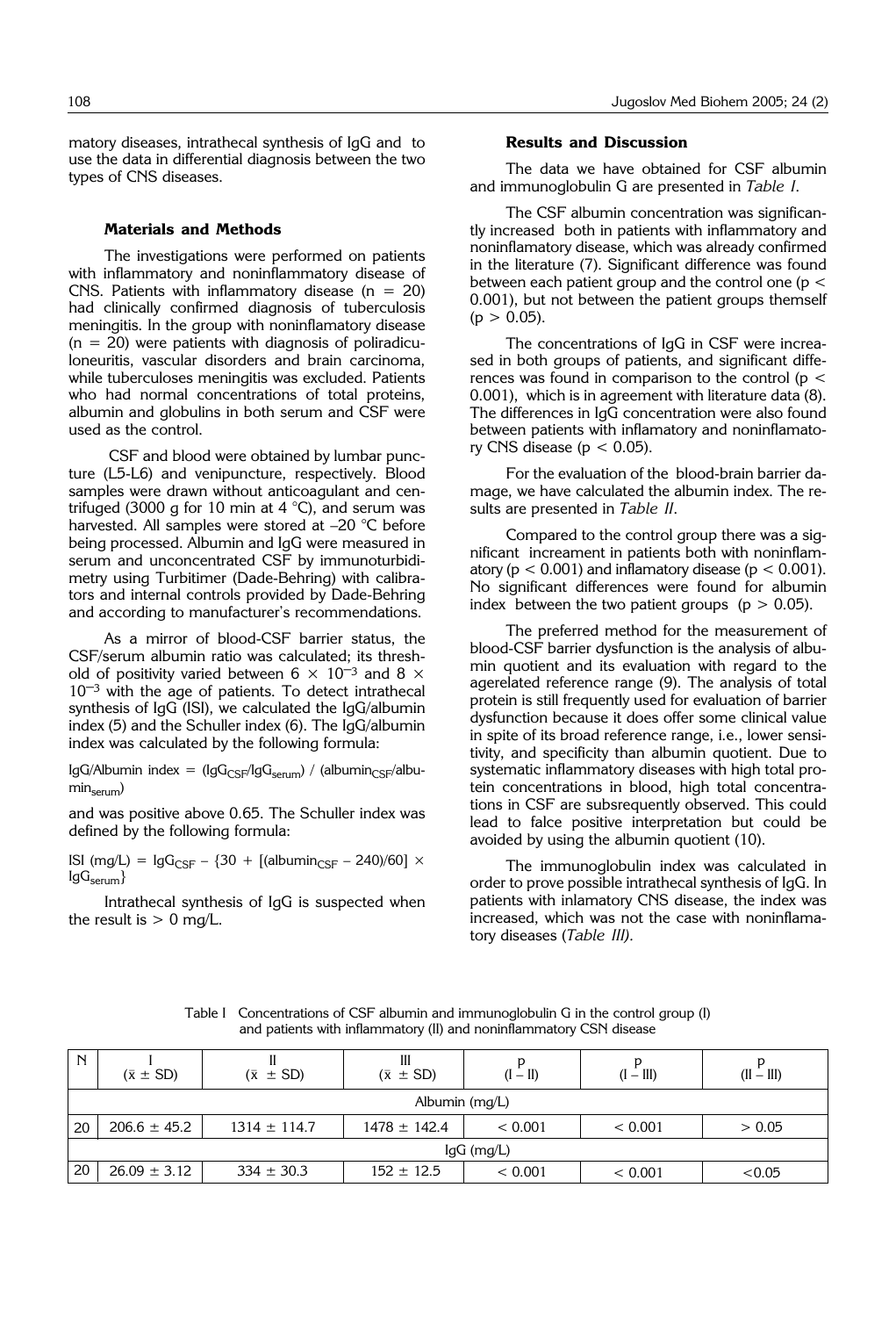| Groups                         | CSF/albumin ratio |            |  |
|--------------------------------|-------------------|------------|--|
| Control (I)                    | 4.75              |            |  |
| Inflammatory diseases (II)     | 36.40             | (II vs I)  |  |
|                                |                   | < 0.001    |  |
| Noninflammatory diseases (III) | 35.10             | (III vs I) |  |
|                                |                   | < 0.001    |  |
| Inflammatory/                  | 0.48              | > 0.05     |  |
| noninflammatory diseases       |                   |            |  |

Table II Blood-CSF barrier permeability abnormalities assessed by the albumin ratio

Table III Intrathecal IgG synthesis assessed by the IgG/albumin index and the Schuller index

| Groups<br>$(n = 20)$              | IgG/albumin<br>index<br>$> 0.65$ , n $(\%)$ | p      | Schuller index<br>$>0$ mg/L, n $(\%)$ | p                     |
|-----------------------------------|---------------------------------------------|--------|---------------------------------------|-----------------------|
| Control (I)                       | 0.48                                        |        | 0.539                                 |                       |
| Inflammatory<br>diseases (II)     | 0.77<br>12 (60)                             | 0.001  | 1.078<br>11(55)                       | (II vs. I)<br>0.05    |
| Noninflammatory<br>diseases (III) | 0.39                                        | > 0.05 | 0.420                                 | (III vs. I)<br>> 0.05 |
| Inflammatory/<br>noninflammatory  | 1.974                                       | < 0.05 | 2.031                                 | < 0.05                |

This finding confirm the existance of IgG synthesis as a response to the infectious agens (11). By comparisson of IgG index between the investigated groups, statistically significant differences was found  $(p < 0.001)$ .

The determination of CSF/serum quotients is regarded as a suitable evaluation and interpretation method for the detection of intrathecal IgG, IgA or IgM synthesis. As reviewed recently, the frequently used IgG Index or IgG Synthesis rate give up to 90% falce-positive values for high albumin quotients (bloodCSF barrier dysfunction) compared to the gold standard, which is the detection of oligoclonal bands on isoelectric focusing (IEF). Regarding quantitative analyses of intrathecal immunoglobulin synthesis, there is an agreement to refer to hyperbolic discrimination line, expressed in either a numerical or graphical format (12, 13). This is often facilitated by use of PC-based software for evaluation of CSF data profiles, and thus knowledge-based interpretation programs support routine CSF analysis (12, 14).